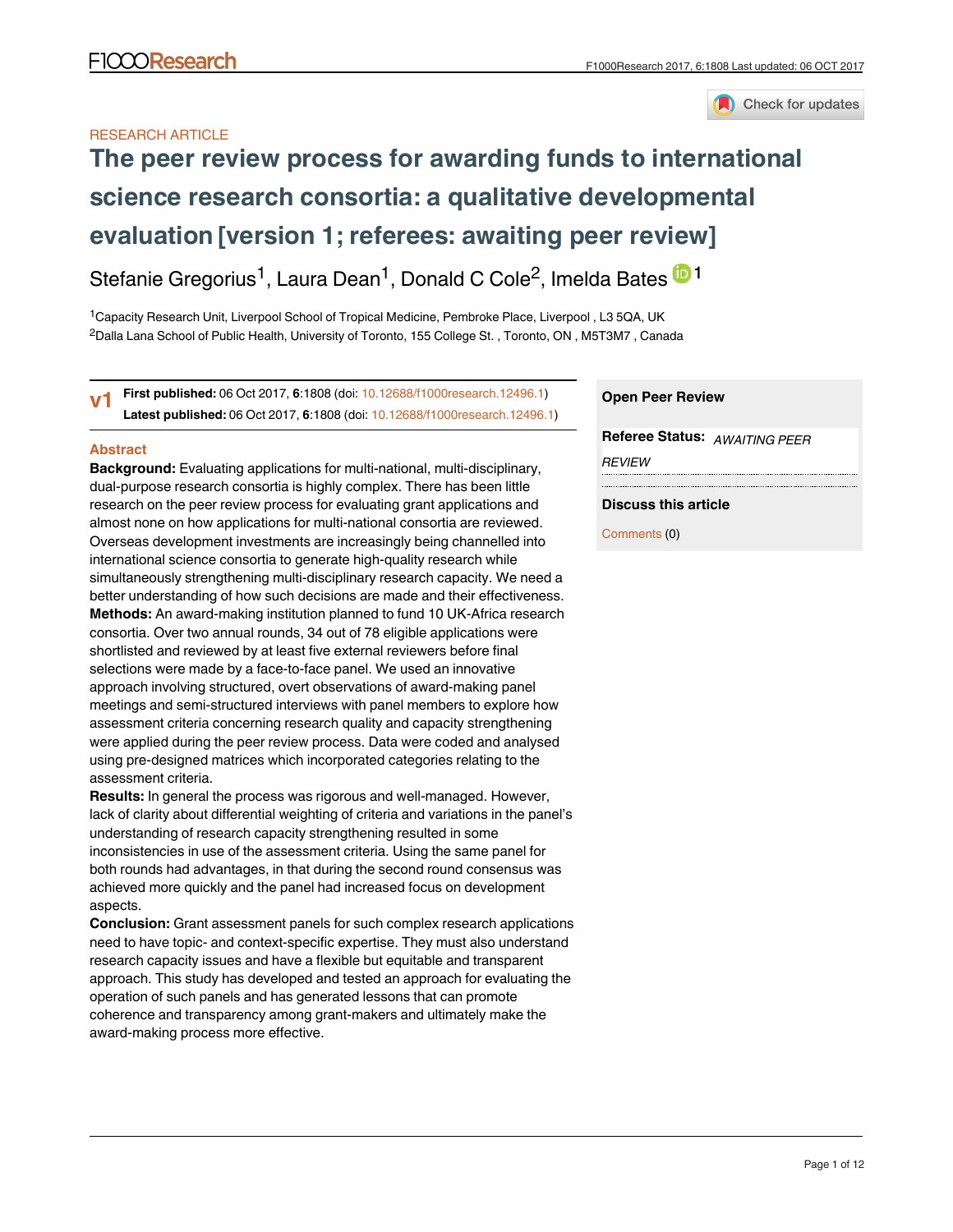## **Corresponding author:** Stefanie Gregorius (Stefanie.Gregorius@lstmed.ac.uk)

**Author roles: Gregorius S**: Conceptualization, Data Curation, Formal Analysis, Investigation, Methodology, Project Administration, Resources, Writing – Original Draft Preparation, Writing – Review & Editing; **Dean L**: Conceptualization, Data Curation, Formal Analysis, Investigation, Methodology, Resources, Writing – Review & Editing; **Cole DC**: Investigation, Methodology, Resources, Validation, Writing – Review & Editing; **Bates I**: Conceptualization, Formal Analysis, Funding Acquisition, Investigation, Methodology, Project Administration, Resources, Supervision, Writing – Original Draft Preparation, Writing – Review & Editing

**Competing interests:** No competing interests were disclosed.

**How to cite this article:** Gregorius S, Dean L, Cole DC and Bates I. **The peer review process for awarding funds to international science research consortia: a qualitative developmental evaluation [version 1; referees: awaiting peer review]** *F1000Research* 2017, **6**:1808 (doi: [10.12688/f1000research.12496.1\)](http://dx.doi.org/10.12688/f1000research.12496.1)

**Copyright:** © 2017 Gregorius S *et al*. This is an open access article distributed under the terms of the [Creative Commons Attribution Licence,](http://creativecommons.org/licenses/by/4.0/) which permits unrestricted use, distribution, and reproduction in any medium, provided the original work is properly cited. Data associated with the article are available under the terms of the [Creative Commons Zero "No rights reserved" data waiver](http://creativecommons.org/publicdomain/zero/1.0/) (CC0 1.0 Public domain dedication).

**Grant information:** This work was funded through the Royal Society by the Department for International Development, UK (grant number 203041-101).

*The funders had no role in study design, data collection and analysis, decision to publish, or preparation of the manuscript.*

**First published:** 06 Oct 2017, **6**:1808 (doi: [10.12688/f1000research.12496.1](http://dx.doi.org/10.12688/f1000research.12496.1))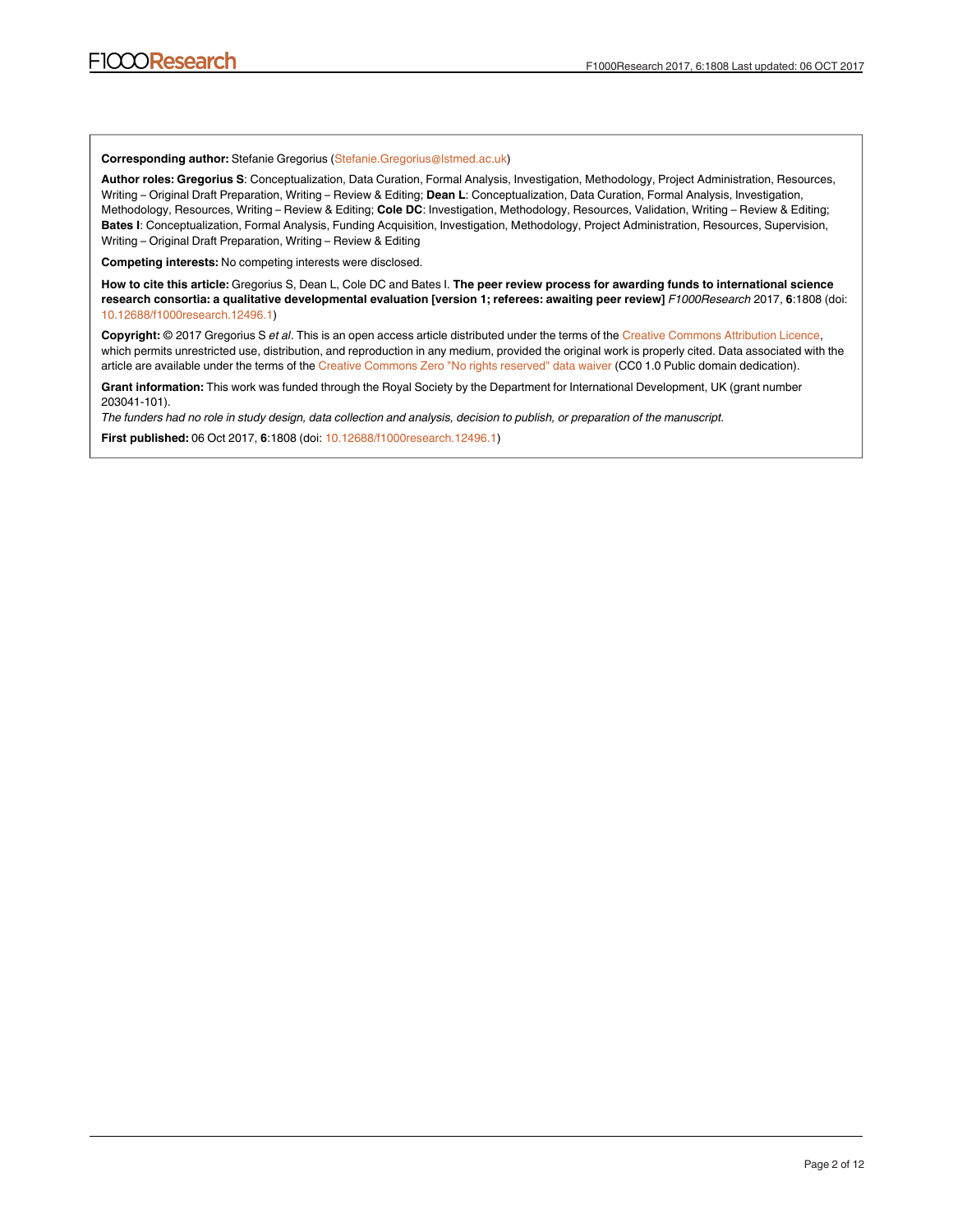# **Introduction**

The use of peer review by expert panels is a well established method for assessing scientific research and for evaluating grant applications [\(Abdoul](#page-11-0) *et al*., 2012; Coryn *et al*[., 2007;](#page-11-0) [Lawrenz](#page-11-0)  *et al*[., 2012](#page-11-0); [Wooten](#page-11-0) *et al*., 2014). Most of the literature on peer review focusses on how to ensure transparency and reliability in editorial peer review. However, except for [Lamont's \(2009\)](#page-11-0) in-depth work, little research has been conducted into the peer review process of grant applications; the few studies that have been conducted focused on individual research projects ([Abdoul](#page-11-0) *et al*., [2012\)](#page-11-0) and national research collaborations [\(Klein & Olbrecht,](#page-11-0)  [2011\)](#page-11-0).

Overseas aid investments in science and technology are increasingly being channelled into international consortia models ([El Ansari](#page-11-0) *et al.*, 2007; [UKCDS, 2015](#page-11-0)). Such research consortia usually comprise research institutions in high-income countries (HIC) and low- and middle-income countries (LMIC). Such consortia generally aim to generate innovative science through world class research and to strengthen research capacity at the individual, institutional and national/international level. For the HIC country partners, these collaborations provide a rich experience and understanding of working in developing countries and opportunities to adapt innovations for different contexts. The LMIC institutions benefit from exposure to a diversity of world class equipment and facilities that help strengthen individual and institutional research capacity (Dean *et al*[., 2015;](#page-11-0) Syed *et al*[., 2012](#page-11-0)).

Much of the literature on peer review has focussed on review of articles for publication. Peer review by panels evaluating research applications has received much less attention [\(Klein & Olbrecht,](#page-11-0)  [2011\)](#page-11-0) and we could find no publications about the peer review process for multi-national science consortia. There is therefore almost no evidence to guide good practice for peer review of these complex applications. In order to select consortia for funding, peer review panels have to assess consortia's potential for achieving the dual aims of generating high quality science and strengthening LMIC research capacity at all three levels (i.e. individual, institutional, societal). These aims are complex and interlinked, and so the review panel need to have topic- and context-specific expertise and a flexible but equitable approach [\(Wessely, 1998](#page-11-0)). Given the amount of money invested globally in trans-national research consortia, there is a pressing need to understand how funding decisions are made and to develop an evidence base that can help to promote coherence and transparency within and among grant-makers, to ultimately make the process more effective.

This article describes the use of qualitative research to explore the peer review process used for awarding grants to ten multinational natural science research consortia. The ten consortia were funded through a UK grant-making institution over two annual rounds of applications (2014 and 2015). Each consortium consists of three research institutions in sub-Saharan Africa (SSA) and one in the United Kingdom (UK). Applications were restricted to three research priority areas: renewable energy, soil-related science and water and sanitation. In addition to generating high-quality research, a key goal of the programme was to strengthen the research capacity of universities and research institutions in SSA by strengthening research infrastructure and the development of sustainable research networks. This was to be achieved by establishing multidisciplinary partnerships between the UK and SSA, strengthening research training capacity in SSA and establishing a PhD scholarship scheme with shared UK-SSA supervision.

The study into the peer review process was conducted by the Capacity Research Unit (CRU) at the Liverpool School of Tropical Medicine (LSTM). CRU is an independent research team, external to the grant-making body. CRU's role was to undertake a developmental evaluation of the programme, conduct research into the research capacity strengthening processes of the programme and generate learning that could be used to improve the programme in (near to) real-time. Developmental evaluation [\(Patton,](#page-11-0)  [2011\)](#page-11-0) is an evaluation approach that helps to introduce change within uncertain and complex environments. It provides feedback to programme staff to inform a quality improvement loop. Consequently, this paper describes the process for selecting consortia in round one and using learning from this round to adjust the round two selection process. The research focused on exploring how closely the peer review selection process matched the overall goal of the programme, how reviewers used the assessment criteria and how final funding decisions were reached.

## **Methods**

In the absence of validated, published methods for research in evaluating peer review of multi-national research consortia, we applied relevant, well-established, qualitative research methods to collect data at three stages of the selection process: preaward document review, observation of the award-making panel meetings and post-award interviews with panel members. The selection panel consisted of 20 peer reviewers. The face to face meetings of the panel were attended in person by 17 (round one) and 16 (round two) reviewers. Panel members unable to attend the face to face meeting provided written comments. The panel comprised three women and 14 men (round one) and three women and 13 men (round two). Three reviewers for each round were from Africa and the rest were from the UK or European Union. Their expertise covered water and sanitation (two per round), soil science (two per round), renewable energy (seven per round) and other relevant disciplines (5–6 per round).

Structured overt observations of the two panel meetings were carried out to systematically document the process [\(Supplementary](#page-11-0) [file 1](#page-11-0) and [Supplementary file 2](#page-11-0)) and semi-structured interviews ([Supplementary file 3](#page-11-0)) were conducted with purposively selected panel members after the meetings. The interviews were designed to gain in-depth understanding of how the assessment criteria were understood and used and perceptions about the overall selection process. They were also used to validate data obtained from observations of the selection panel meetings.

# Document reviews

Among the 73 eligible applications (26 in round one, 47 in round two) submitted to the award-making institution, 34 were shortlisted for full review (15 in round one, 19 in round two): 6/6 (round one/round two) in renewable energy, 4/8 in soil-related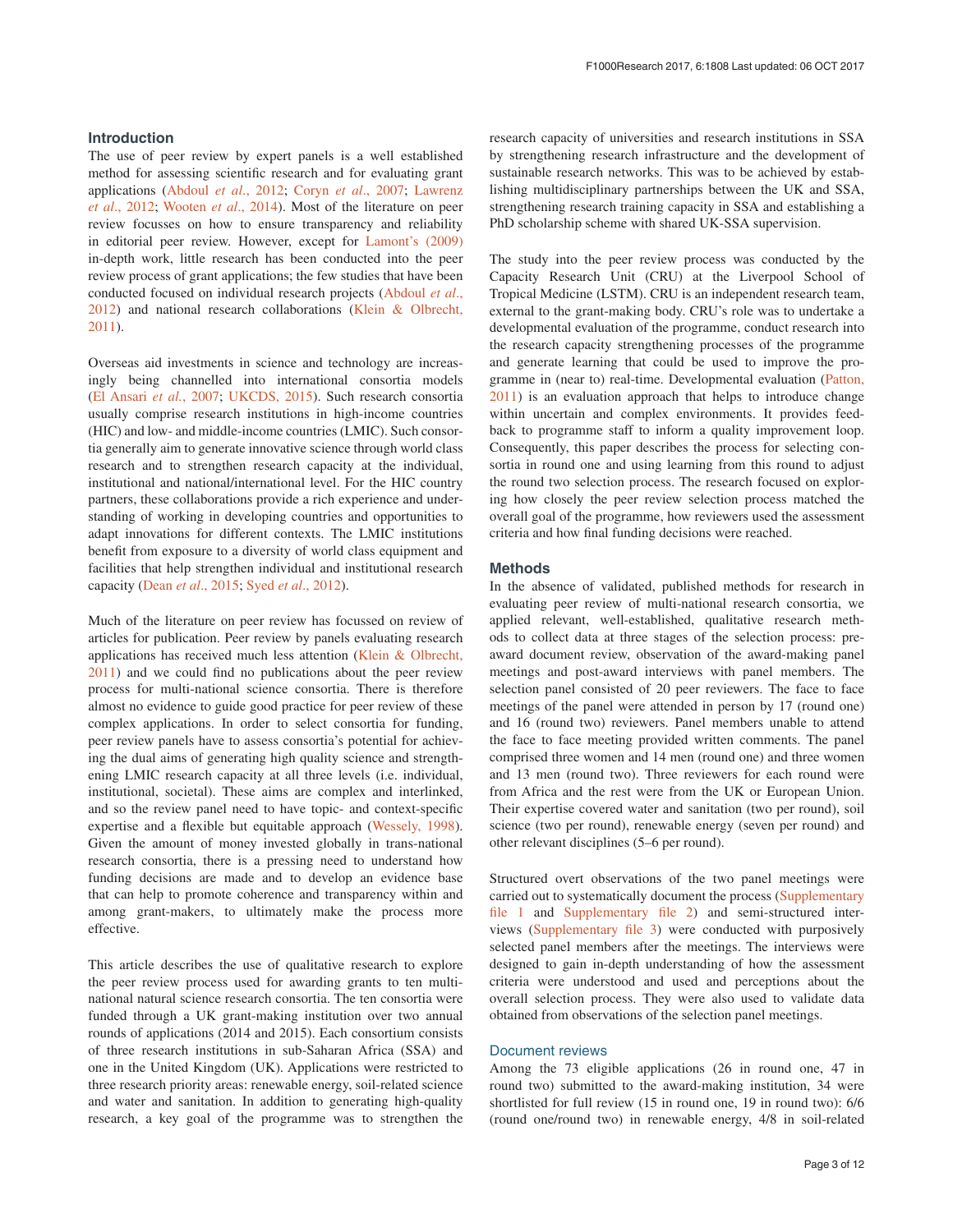<span id="page-3-0"></span>science, and 5/5 in water and sanitation. We were not involved in the shortlisting process. Each eligible application was scored by three panel members who were assigned applications on the basis of their relevant expertise. Applications that met the assessment criteria and had highest scores were shortlisted. Each shortlisted application was reviewed by at least five external specialists and their comments taken into consideration during the final selection meeting.

Guidance notes for panel members on the conduct of the face to face meeting and the assessment criteria, and summary details of the shortlisted applications for both rounds, were provided to us by the grant-awarding institution. We used a pre-designed matrix to extract information from the panel guidance notes about the assessment criteria against which applications were to be judged, the role of the panel members, the role of the panel chair and the panel code of conduct.

# Observation of peer review selection panel meetings

Overt observation of the panel meetings involved the direct observation ([Lamont, 2009;](#page-11-0) [McNaughton](#page-11-0) *et al*., 2013) of the panel in their natural setting; as observer-researchers we did not participate in the process. The observations of each panel review meeting were conducted by three (round one) or two (round two) researchers. The researchers gave a brief presentation at the beginning of each meeting outlining the role of CRU within the programme and the purpose of their observations during the panel meetings. Panel members were given the opportunity to ask questions and the researchers gave an undertaking to maintain confidentiality and anonymity.

An iterative approach was used for the observation of the round one panel meeting to allow flexibility in the research approach. This was important as there was no published relevant research in this area and there were no appropriate data collection tools or

findings that could be used or adapted. We used the assessment criteria in the panel guidance document to develop tools that enabled data to be collected against each criterion during observation of the selection panel meeting (see box 1 and [box 3](#page-4-0)). In addition, the data collection for the observation of the panel meeting for the first round of shortlisted applications was partially influenced by a Swedish Research Council publication that broadly explored the *modus operandi* of its evaluation panels [\(Ahlquist](#page-11-0) *et al*., [2013\)](#page-11-0). This document primarily influenced the development and content of observation matrices used for note-taking during the overt observation.

# **Box 1. Selection criteria presented at the start of the peer review panel meeting**

### *Primary considerations*

- Quality of the research
- Quality of the research teams involved
- Quality of candidates for PhD scholarships (if already identified)
- Quality of the training/supervision plans for:
	- o PhD Students covered by scholarships
	- o Wider training programme for other researchers and technicians

## *Additional considerations:*

- Indication of host institutions' capability and willingness to utilise the programme for the development of their own research strategy
- Diversity: good spread across the SSA region, including non-Anglophone countries
- Spread across the three priority research areas
- Support for early to mid-career scientists
- Support for female scientists

## **Box 2. Summary of findings from round one and actions taken by grant making organisation**

| <b>Findings from round one</b>                                                                                                                 | <b>Recommendations for changes</b>                                                                                                                                                                                                                                                                                                                                                                                                                          | Actions taken by grant makers for<br>round two                                                                                                   |
|------------------------------------------------------------------------------------------------------------------------------------------------|-------------------------------------------------------------------------------------------------------------------------------------------------------------------------------------------------------------------------------------------------------------------------------------------------------------------------------------------------------------------------------------------------------------------------------------------------------------|--------------------------------------------------------------------------------------------------------------------------------------------------|
| Some inconsistencies in assessment<br>criteria with little explanation on<br>importance and weighting                                          | Panel guidance notes for round two should include<br>more details about the assessment criteria, including<br>weightings                                                                                                                                                                                                                                                                                                                                    | Clarity and specificity of assessment<br>criteria guidelines were improved<br>(see box 3 for details)                                            |
| The focus and order of discussion was<br>slightly different for each application                                                               | Develop a more standardised approach/quidance to<br>ensure that all assessment criteria and their differential<br>weightings are discussed adequately and in order.<br>A possible approach could be:<br>- all priority assessment criteria presented by main and<br>secondary speakers<br>- any other comments not covered in the assessment<br>criteria by main and secondary speakers<br>- consultation of all panel members until decision is<br>reached | Clarity and specificity of assessment<br>criteria quidelines were improved<br>(see box 3 for details)                                            |
| Most of the panel members were<br>UK-based, although the programme<br>goal is to strengthen science research<br>capacity in sub-Saharan Africa | Diversify panel composition to include more panel<br>members from SSA and non-Anglophone backgrounds                                                                                                                                                                                                                                                                                                                                                        | Panel members were the same for<br>both rounds although there were<br>some differences in availability and<br>attendance between the two rounds. |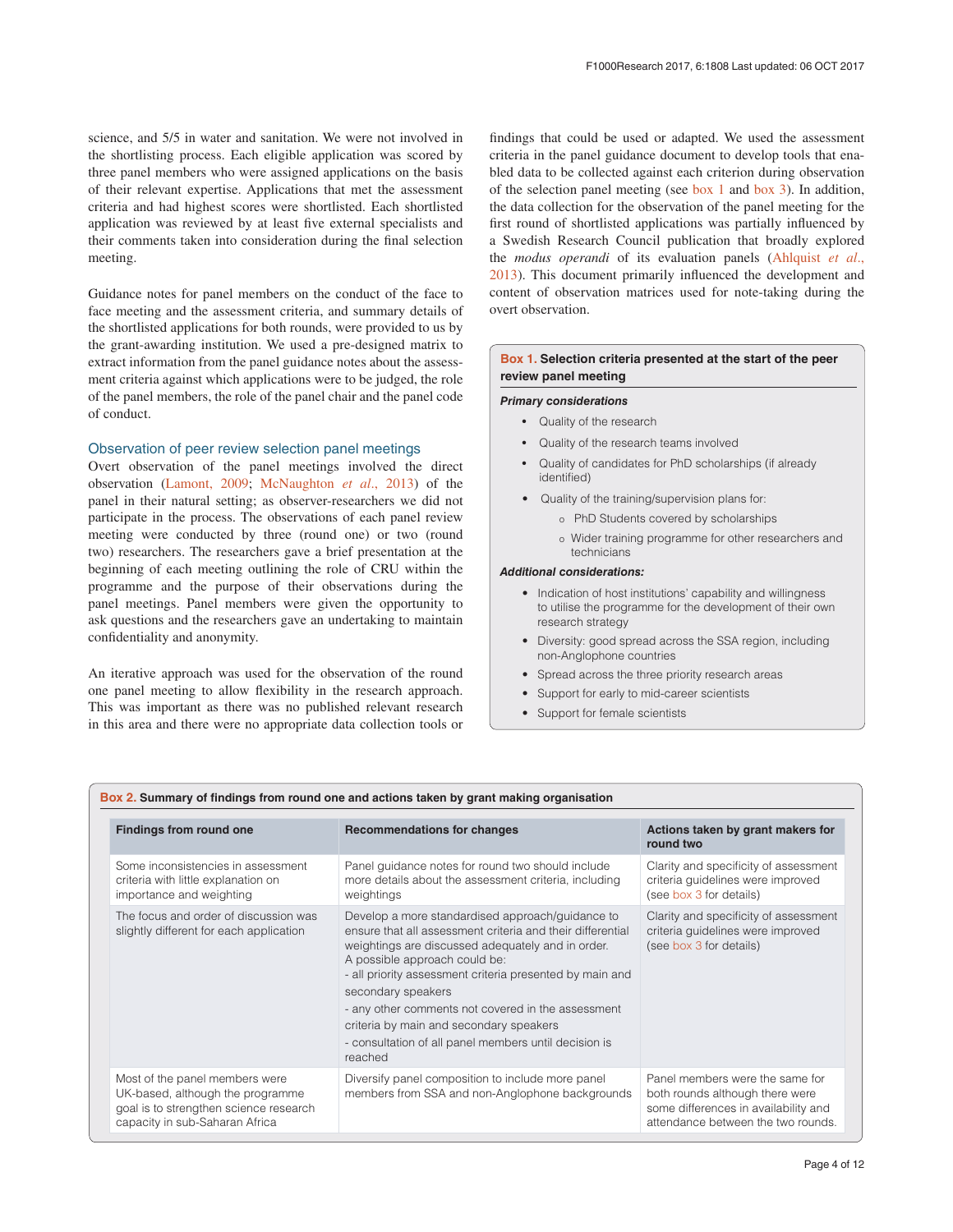# <span id="page-4-0"></span>**Box 3. Assessment criteria provided for panel members for round two (revised based on experiences from round one)**

- 1. Applications should initially be assessed based on scientific strengths by considering the following points:
	- Excellent quality of overall research programme
	- Strong individual research projects
	- Strong research background of scientists
	- Strong track record of host institutions
	- Excellent quality of proposed PhD research projects (including how well they integrate with overall research project)
	- Financial plan
- 2. Once the scientific strength of the application has been determined then the strength of capacity strengthening should be assessed considering the following points:
	- Host institutions have capability and resolve to utilise the programme for the long-term development of their own research strategy/aspiration
	- Wider training programme for other researchers and laboratory technicians
	- Clearly research active lead members
	- Likelihood that support will lead to institutional changes and long-term benefits for the African partners
- 3. Additional points to consider:
	- Consortium lead members who are female
	- Africa lead members that are early to mid-career scientists
	- Multi-disciplinary applications
	- Inclusion of non-Anglophone countries

For the round one panel meeting, two separate matrices were used to capture data on a) the contents of each application and b) panel members' contributions and interactions [\(Supplementary](#page-11-0)  [file 1](#page-11-0)). The matrices ensured data were captured for assessment criteria areas of scientific excellence, research capacity strengthening and additional criteria (e.g. gender, career stage). It also enabled information to be captured on the selection process and panel members' contributions (e.g. the process and format used to discuss each application, time spent on various aspects of each application including applicants' demographic and professional backgrounds, details of how and which assessment criteria were used and discussed and other communication among the panel members).

For the round two panel meeting, the observation matrices were revised based on lessons learned from observation of the round one meeting. The main changes were to combine the two matrices into one with sub-divisions for key assessment themes (scientific strength, research capacity strengthening, other assessment criteria, themes not covered in assessment criteria). This matrix was completed for each shortlisted application as it was discussed by the panel members [\(Supplementary file 2](#page-11-0)). The observation of the round two panel meeting used the same researcher's observation guide as in round one to ensure methodological consistency. As in round one, the round two observation focussed on processes and

contents, verbal and non-verbal communication of panel members and any other relevant observations, with particular emphasis on which and how assessment criteria were used. This was because the award-making institution had made adjustments to the assessment criteria - to improve clarity and to make it compulsory to include strengthening of laboratories - based on our recommendations after the first panel meeting.

## *Data management and analysis of panel meeting observations.*

All the researchers' hand-written observation notes were transferred onto an Excel spreadsheet. These data were coded and analysed under the *a priori* categories of 'assessment criteria' and 'other observations'. Items with the same code that emerged from the data were amalgamated into themes during debriefing discussions among the researchers after each panel meeting observation. This process facilitated a balanced interpretation of the data and helped reduce the subjectivity of the researchers' interpretations. The frequency with which key items were discussed at the meeting was also calculated. The datasets concerning the observations of the panel meetings have not been made available because they contain sensitive information and it was not possible to anonymise them without losing the meaning of the data.

# Interviews with panel members

Semi-structured interviews [\(Supplementary file 3](#page-11-0)) with nine (six in round one, three in round two) purposively selected panel members were conducted after each of the two meetings to explore their views and perceptions of the award-making process. The choice of panel members to interview was designed to maximise diversity in nationality, expertise profile and gender. Interviews were conducted by two researchers by phone/Skype within three months of the panel meeting.

The assessment criteria were also used to inform the guides used to interview panel members. The interview guide topics included panel members' experiences and perceptions of the award selection process, their role in the panel and their understanding of scientific excellence, research capacity strengthening and research partnerships. Since these interviews revealed some differences between interviewees' responses, the interview guide was revised after round one so that these differences could be explored in more depth during the round two interviews. Interviews lasted 30–60 minutes. They were audio-recorded (with permission) and the interviewers took notes summarising the main issues discussed under each topic (Dataset 1). Interviewees were assured that the information they gave would be treated confidentially and anonymously to avoid the possibility that panel members' quotes could be attributable. Since the number of interviewees was small, demographic details for interviewees' quotes have not been provided in order to maintain anonymity.

# **Dataset 1.**

# **<http://dx.doi.org/10.5256/f1000research.12496.d178727>**

Notes of observations from round 1 and round 2 panel meetings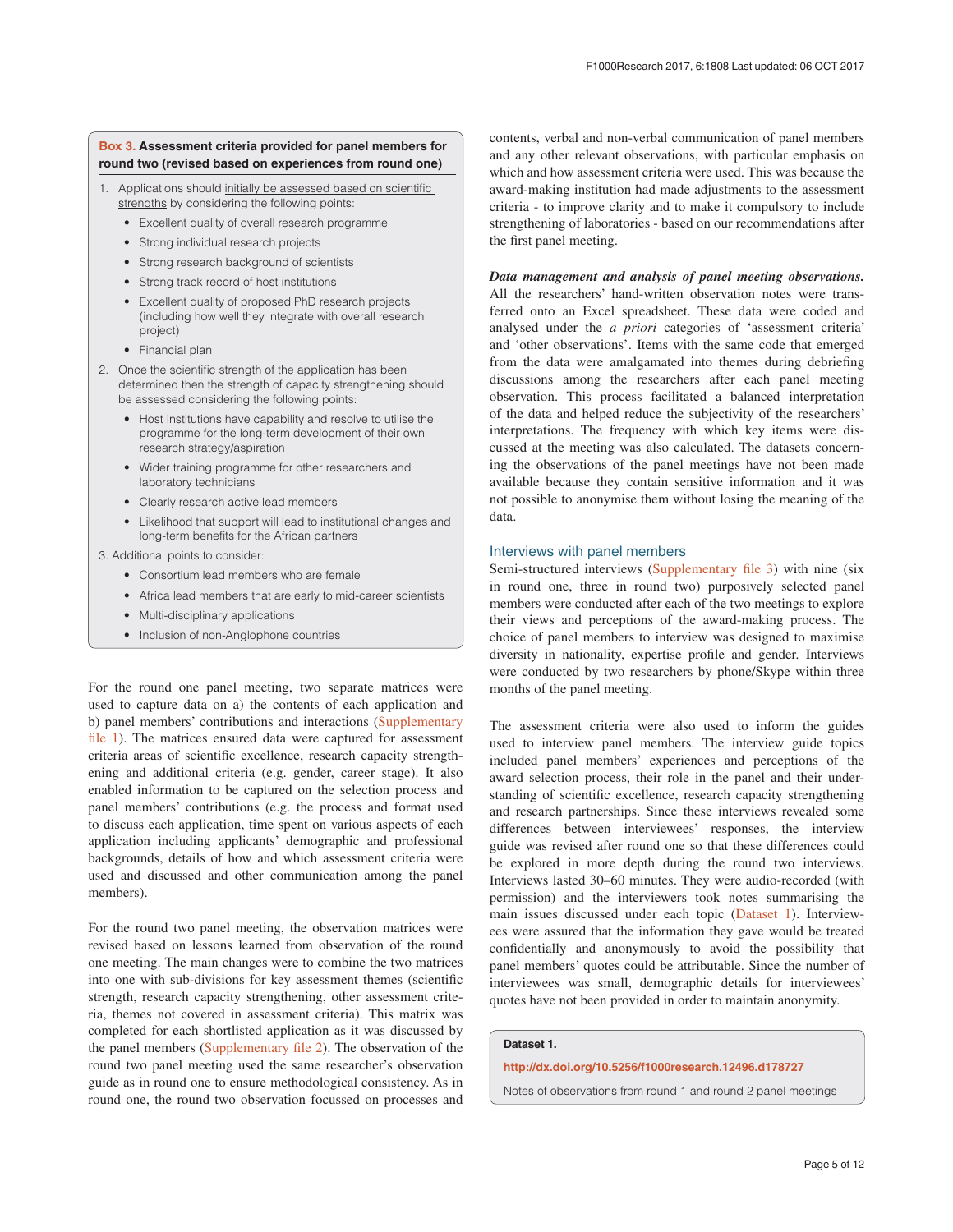*Data management and analysis of interviews.* All handwritten notes were transcribed electronically and checked against the recordings for accuracy. The data in the notes were then coded using codes which were developed iteratively based on themes that emerged from the transcripts and agreed among the research team. Once coding had been completed, links within and between codes were explored and data were grouped into higher level themes to allow for data interpretation and explanation. The panel guidance notes were also used in the analysis to determine how they were understood and followed by panel members during the meetings.

# Ethical considerations

The study was approved by the Liverpool School of Tropical Medicine Research Ethics Committee (ref Research Protocol 13.14RS)

# **Findings**

In line with the developmental nature of this study, the findings are presented as a narrative, following the chronological order of the events covering the pre-award (document review), award-making (observation of panel meetings) and post-award (interviews with panel members) stages.

# Round one

*Pre-award process.* The award-making institution received 26 eligible applications for round one of the programme grant. During the initial assessment stage, each panel member was allocated a selection of the eligible applications based on their area of expertise. Each application was assessed independently by three panel members using scores between one (poor) and seven (outstanding) against the assessment criteria. Fifteen applications were shortlisted for external review, six in water and sanitation, six in renewable energy and three in soil-related science. At least five external specialists assessed each application and their reports were sent to the panel members prior to the panel meeting. Their scores were collated and applications were ranked according to their average score. Each application, with its external specialists' reports, was allocated to three of the panel members to lead on the discussion during the award-making meeting.

*Award-making panel meeting.* The round one panel meeting started with a general introduction of all participants, followed by a presentation by the award making institution giving relevant background information about the programme and a brief outline of the selection criteria to be used when discussing the applications during the meeting ([box 1\)](#page-3-0).

These assessment criteria reflected those in the panel guidance notes. However, an indication of the differential weighting between 'primary' and 'additional considerations' was provided in the introductory presentation at the panel meeting but was not included in the written guidance the panel members received in advance of the meeting.

*Process:* The overall format of discussion of each application was consistent throughout the meeting. One panel member led on each proposal and presented their opinion of the application before the other two panel members contributed their comments.

After the discussion of the application by the three panel members assigned to that application, all panel members were invited to express their views about the proposed project.

Applications were assigned to each panel member according to their area of expertise while aiming to also provide diversity in terms of Francophone or Anglophone and UK or SSA-based. The observation revealed that the three panel members assigned to discuss a selected application demonstrated a thorough understanding of what was written in the proposals and took into account the applicants' expertise and backgrounds. Panel members consistently made use of the external reviewers' comments to inform discussions about the applications. A summary report of the discussions was provided for successful applicants.

In total panel members spent 189 minutes (excluding breaks and general discussions) discussing the 15 applications (average 13 minutes per application), spending an average of 15 minutes on applications they recommended for a grant and 11 minutes on proposals that were not successful. In one instance, panel members spent 20 minutes on a 'maybe' application that straddled the boundary between success and rejection. It was decided that 'maybe' applications would be discussed further after the panel members had gone through all proposals. The rationale was that this allowed for more informed decisions of 'maybe' applications as panel members could compare these to all other applications.

*Content:* The observations revealed substantial variations in how each application was presented and therefore how it was discussed by the panel members. Panel members were not asked to use a specific format for presenting applications and, although most spoke to several of the assessment criteria, not all criteria were discussed for each application (see [Table 1](#page-6-0) for frequency of themes discussed for each round). Scientific excellence and innovation were given the greatest attention by panel members as well as the applicants' credentials (e.g. number of publications, journal impact factors, frequency of publication) and success in obtaining grants, including prior collaborative projects.

Research capacity strengthening was discussed for almost all applications but for a shorter time and in less detail than scientific excellence. It was often used as an additional selection criterion to differentiate between two applications of similar quality. The observation revealed that panel members commonly used the term 'capacity strengthening' in relation to research training for individuals, including PhD candidates. There were limited discussions surrounding broader aspects of capacity strengthening such as PhD supervision plans and the institutional research infrastructure. Other aspects of some, but not all, applications were discussed by the panel, such as presentation of the application, budgets and applicant's career age (i.e. research-active years since their PhD) especially in relation to their potential (in)experience of managing large awards.

# Post award interviews with panel members

Interviews with panel members after the selection meeting showed that they were positive about the process and emphasised the high levels of rigour, collaboration and balanced expertise of the panel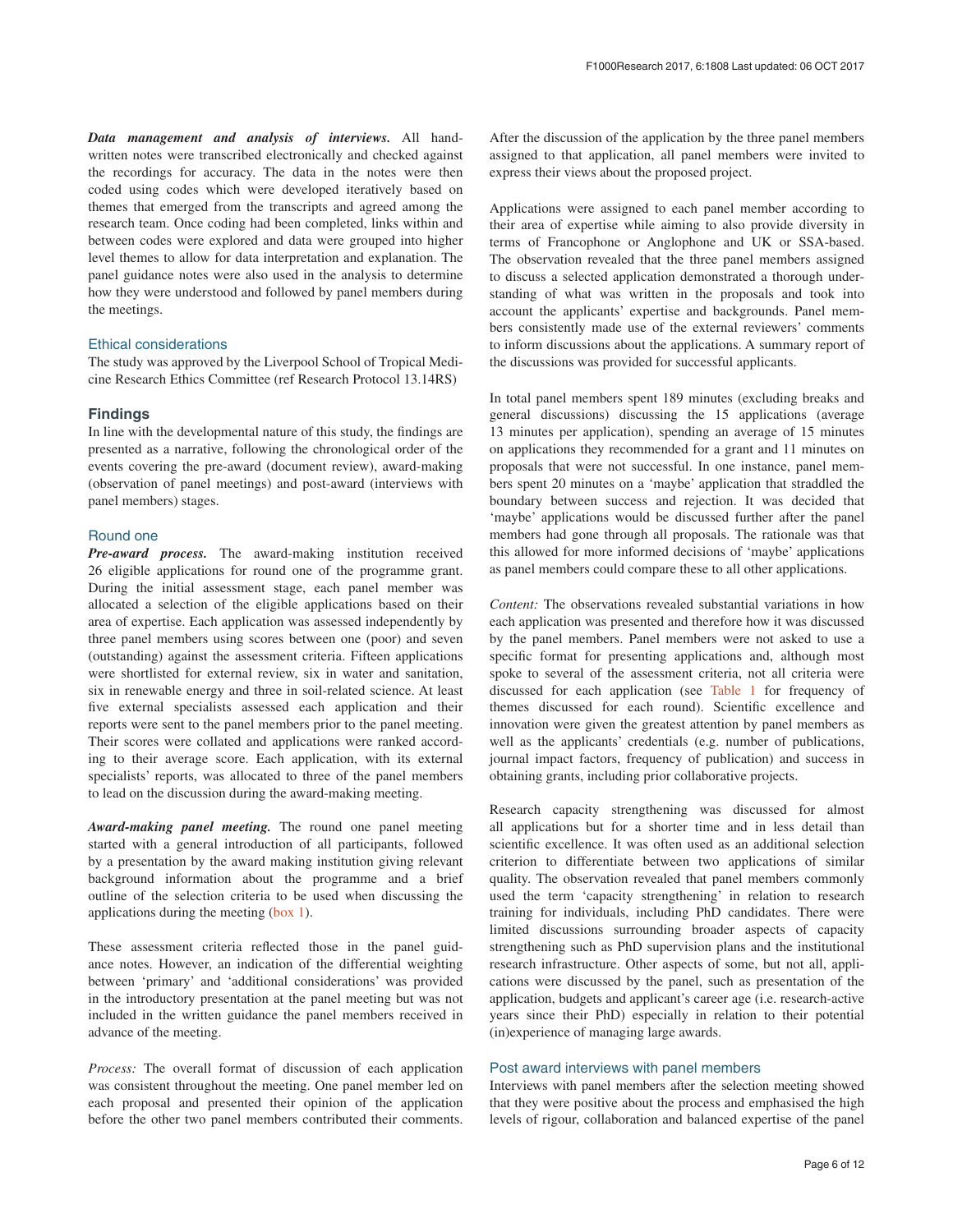|               |                                                                                                                                                                                                            | <b>Number of times</b><br>mentioned during meeting |                                 |                   |  |  |  |
|---------------|------------------------------------------------------------------------------------------------------------------------------------------------------------------------------------------------------------|----------------------------------------------------|---------------------------------|-------------------|--|--|--|
| <b>Themes</b> | <b>Integration of themes</b>                                                                                                                                                                               | Round 1                                            | <b>Round 2</b>                  | <b>Overall</b>    |  |  |  |
|               | <b>Scientific strengths</b>                                                                                                                                                                                |                                                    |                                 |                   |  |  |  |
|               | Relevant skills & work experience, including<br>background-track record of PI and co investigators)                                                                                                        | 12                                                 | 10                              | 22                |  |  |  |
|               | Scientific excellence                                                                                                                                                                                      | 15                                                 |                                 | 15                |  |  |  |
|               | Selection/composition of partners - Quality of<br>researchers and teams in research priority area                                                                                                          | 7                                                  | 6                               | 13                |  |  |  |
|               | Novelty/innovation of research                                                                                                                                                                             |                                                    | 11                              | 11                |  |  |  |
|               | Quality of research methods used                                                                                                                                                                           |                                                    | 8                               | 8                 |  |  |  |
|               | Financial plan including equipment                                                                                                                                                                         | 5                                                  | 2                               | $\overline{7}$    |  |  |  |
|               | Collaborative experience/connection of team<br>members                                                                                                                                                     | 6                                                  | 1                               | $\overline{7}$    |  |  |  |
|               | Publication record of scientists                                                                                                                                                                           |                                                    | $\overline{7}$                  | 7                 |  |  |  |
|               | Research leadership of scientists                                                                                                                                                                          |                                                    | 5                               | 5                 |  |  |  |
|               | Quality of scientific hypothesis/objectives/research<br>questions                                                                                                                                          |                                                    | 5                               | 5                 |  |  |  |
|               | Africa experience of UK scientists                                                                                                                                                                         | 1                                                  | 1                               | $\mathbf{2}$      |  |  |  |
|               | Strength of capacity strengthening plans                                                                                                                                                                   |                                                    |                                 |                   |  |  |  |
|               | Development relevance                                                                                                                                                                                      | 5                                                  | 7                               | $12 \overline{ }$ |  |  |  |
|               | PhD plan and support                                                                                                                                                                                       | 5                                                  | $\overline{c}$                  | $\overline{7}$    |  |  |  |
|               | Specific training of/for:<br>- use of equipment<br>- technicians<br>- research specific training<br>- PhD student supervision<br>- career progression possibilities<br>- budget for capacity strengthening |                                                    | each training<br>mentioned once | 6                 |  |  |  |
|               | Research capacity strengthening                                                                                                                                                                            | 5                                                  |                                 | 5                 |  |  |  |
|               | Research capacity training plan                                                                                                                                                                            | 4                                                  |                                 | 4                 |  |  |  |
|               | Likelihood for institutional change through South-to-<br>South learning                                                                                                                                    |                                                    | 4                               | 4                 |  |  |  |
|               | Sustainability aspect                                                                                                                                                                                      | $\overline{c}$                                     |                                 | $\mathbf{2}$      |  |  |  |
|               | Existing research infrastructure African institutions                                                                                                                                                      |                                                    | $\overline{2}$                  | $\overline{2}$    |  |  |  |
|               | Relevance of research training                                                                                                                                                                             |                                                    | 2                               | $\mathbf{2}$      |  |  |  |
|               | Strengths of UK institution with regard to capacity<br>strengthening                                                                                                                                       |                                                    | 1                               | 1                 |  |  |  |
|               | Including postdocs in programmes for sustainable<br>research capacity strengthening                                                                                                                        |                                                    | 1                               | 1                 |  |  |  |
|               | Other assessment criteria                                                                                                                                                                                  |                                                    |                                 |                   |  |  |  |
|               | Gender issues considered                                                                                                                                                                                   | 6                                                  |                                 | 6                 |  |  |  |
|               | Anglophone/francophone balance                                                                                                                                                                             | 3                                                  |                                 | 3                 |  |  |  |
|               | Career age of African scientists                                                                                                                                                                           |                                                    | 3                               | 3                 |  |  |  |
|               | Multidisciplinary application of research project                                                                                                                                                          |                                                    | 3                               | 3                 |  |  |  |
|               | Female lead members                                                                                                                                                                                        |                                                    | 1                               | 1                 |  |  |  |

# <span id="page-6-0"></span>**Table 1. Themes discussed and their frequencies during each panel meeting.**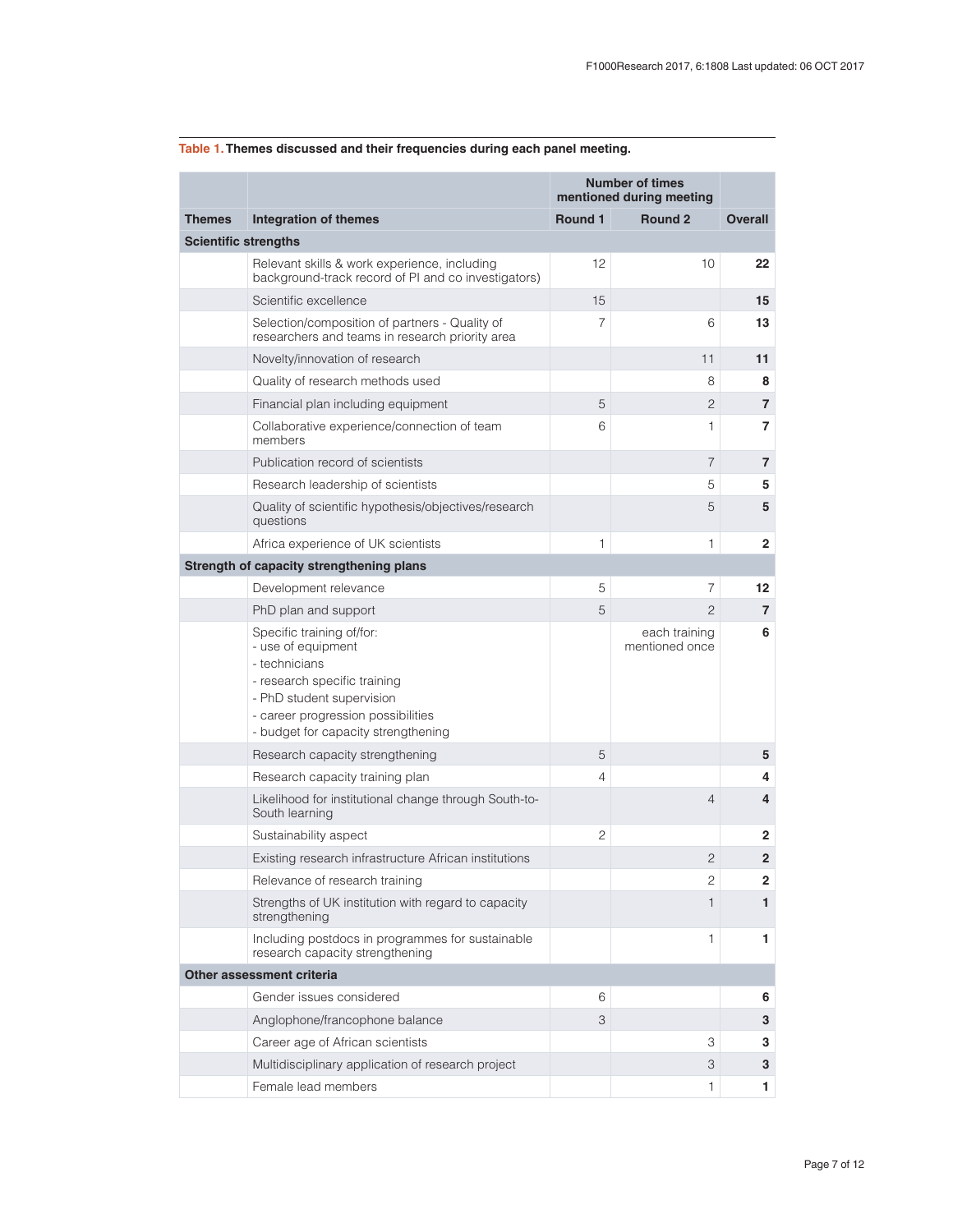|                                           |                                                                             | <b>Number of times</b><br>mentioned during meeting |                    |                |
|-------------------------------------------|-----------------------------------------------------------------------------|----------------------------------------------------|--------------------|----------------|
| <b>Themes</b>                             | Integration of themes                                                       | <b>Round 1</b>                                     | Round <sub>2</sub> | <b>Overall</b> |
| Themes not covered in assessment criteria |                                                                             |                                                    |                    |                |
|                                           | Explicit reference to reviewers' comments and<br>scoring/Reviewers' scoring | $\overline{4}$                                     | 11                 | 15             |
|                                           | Integration of research projects                                            |                                                    | $\overline{7}$     | $\overline{7}$ |
|                                           | Dissemination/communication plans                                           | $\overline{c}$                                     | 3                  | 5              |
|                                           | Feasibility of project                                                      | $\overline{4}$                                     |                    | 4              |
|                                           | Clarity of proposal                                                         | 4                                                  |                    | 4              |
|                                           | Writing style and structure                                                 | $\overline{4}$                                     |                    | $\overline{4}$ |
|                                           | Transferability of results                                                  |                                                    | $\overline{c}$     | $\mathbf{2}$   |
|                                           | Risk assessment                                                             |                                                    | $\overline{c}$     | $\mathbf{2}$   |
|                                           | Dissemination to other institutions                                         | 1                                                  |                    |                |
|                                           | Research capacity needs assessment                                          |                                                    |                    |                |
|                                           | Information on research progress                                            |                                                    |                    |                |
|                                           | Additional funding                                                          |                                                    |                    |                |
|                                           | Comparison to other proposals                                               |                                                    |                    |                |

members. Their assessment was primarily based on their previous experiences of serving on other review panels. Responses to questions about how the panel worked as a team showed that all those interviewed agreed that the committee was cooperative and respectful and that panel members were given enough time to speak and listened to each other. Interviewees highlighted that for each application consensus was reached based on thorough and constructive discussions. A few interviewees attributed the success of the panel to effective chairing of the meeting.

Specific expertise in one or more of the three priority research areas of the programme was quoted as the main reason why panel members believed they were approached to participate in the review process. One panel member also thought she had been selected because she was female and an African panel member felt he was invited because he could provide an African perspective and contextual expertise. He noted that during the review process he '*scrutinised the applications with regard to development relevance for Africa'.*

Most interviewees felt that they were provided with clear guidelines about how to review the applications. However, interview data mirrored the researchers' observations that for some aspects panel members had different understandings about the interpretation or weighting of the assessment criteria, particularly relating to the balance between scientific excellence and research capacity strengthening, as the following two quotes exemplify:

*'… the starting point was quality of science … the tiebreaker was actually the capacity building aspect. Maybe naïvely I thought it would be the other way round … So I was perhaps surprised that the quality of science dominated …' (Interviewee 5)*

*'It could have been the best science ever, but if it did not have the capacity building, it wasn't going to get funded. I did feel genuinely that we were steered to look at that and give that significant weighting.' (Interviewee 3)*

Interview data showed that panel members had a common understanding of scientific excellence, focussing primarily on innovative research projects and the applicants' publication and grant records. However, responses to interview questions about what they thought were key characteristics of research capacity strengthening showed a range of different responses. Characteristics mentioned by the various panel members included: sustainable physical and human infrastructure of institutions, multi-disciplinary and international collaborations, training of researchers at different levels (including students, postdoctoral researchers and supervisors), research uptake strategies and sustainable monitoring and evaluation processes. There did not appear to be a common understanding of the concept of 'research capacity strengthening' among the panel members.

*Learning generated by developmental evaluation of round one selection process and used to influence round two.* Recommendations for improvements to the selection panel process for round two were derived from the findings from research into round one selection processes [\(box 2\)](#page-3-0). These recommendations included improving the clarity and specificity of assessment criteria guidelines, a more standardised structure for presenting each application and increasing the diversity of the panel.

# Round two

*Pre-award process.* The shortlisting process for the 47 eligible applications was the same as for round one except for the use of revised guidance on assessment criteria (see [box 3](#page-4-0)).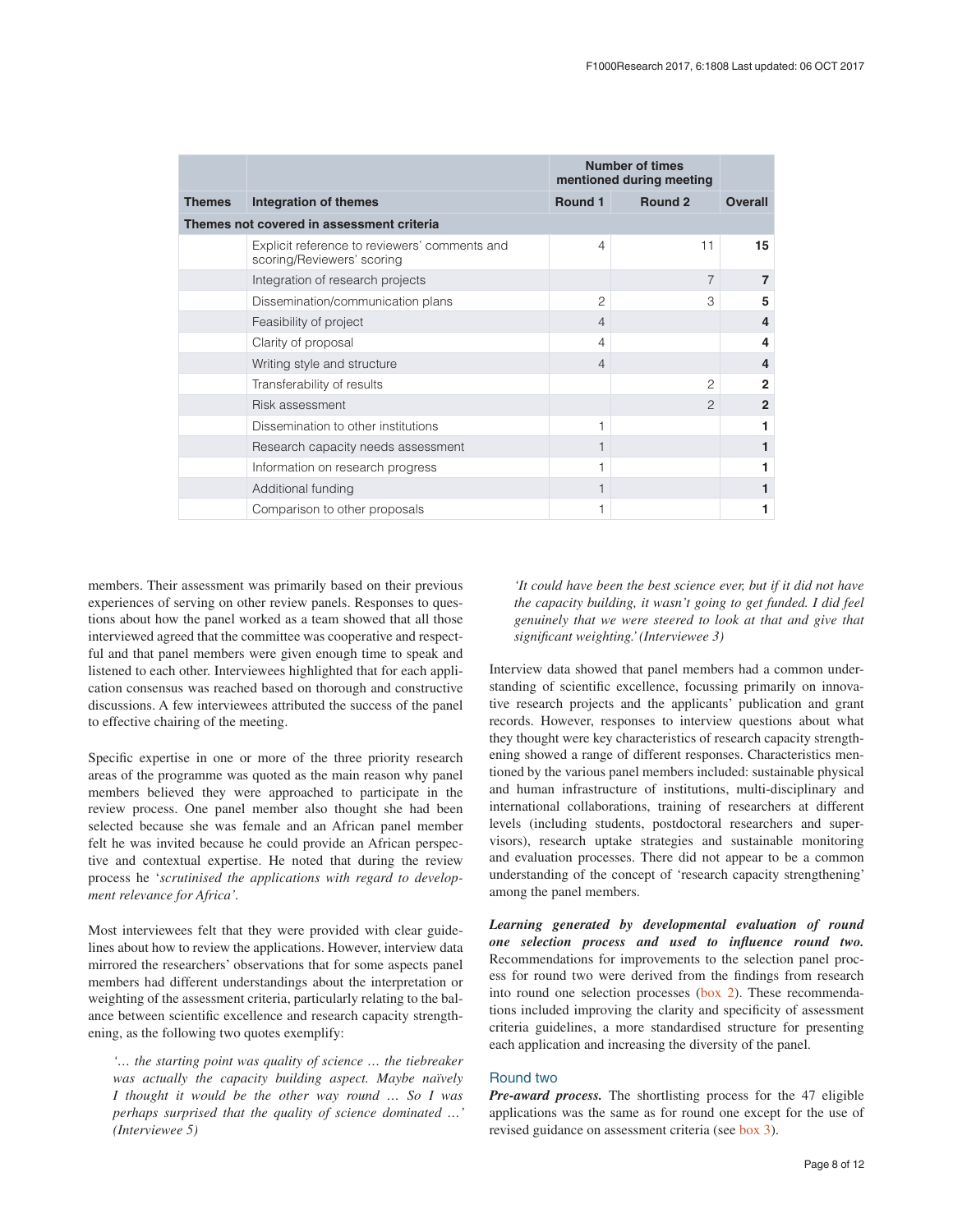*Award-making panel meeting.* The overall format of the panel meeting was similar to round one with presentation of the applications by the relevant lead panel members, followed by open discussion by the whole panel.

*Process.* Compared to round one, there was less variation in how the applications were discussed. In total panel members spent 178 minutes (excluding breaks and general discussions) discussing the shortlisted 19 applications (average 9 minutes/application versus 13 minutes/application in round one). The relative time spent on successful, unsuccessful and 'maybe' applications was similar to that in round one. Panel members spent on average 11 minutes on the 5 applications they recommended for a grant (15 minutes in round one), 9 minutes on the 14 unsuccessful proposals (11 minutes in round one) and 14 minutes on the 'maybe' applications (20 minutes in round one).

*Content.* Compared to round one there was less variation in the focal areas of the discussions concerning scientific strength. These areas covered reviewers' scoring, the novelty of the research, research methods and how well individual research projects were integrated within a consortium (see [Table 1](#page-6-0) for frequency of themes discussed for each round). The panel also discussed areas not covered in round one and not included in the revised assessment guidance, such as dissemination of research findings, transferability of results and risk assessments. Compared to round one there was also more discussion on development relevance for Africa and greater consensus among the panel regarding applications recommended and not recommended for funding.

There were no major differences between round one and round two in how panel members discussed the credentials of scientists and their complementarity within consortia. Discussions focused on applicants' complementary research backgrounds, especially their publication and grant records, frequently using the term 'well-published'.

Research capacity strengthening components of applications were discussed in 13 out of the 19 applications; these were not necessarily those in which scientific strength was considered to be possibly insufficient. The panel considered many of the points under research capacity strengthening that were listed in the revised guidance notes (e.g. relevance of training, equipment and statistics training, cross partner training). However, the training of laboratory technicians was only discussed once and there was limited consideration of how proposals would impact on the wider research infrastructure.

## Post award interviews with panel members

All three interviewees assessed the award-making process positively, commenting particularly on how well the panel worked as a group, the chairing of the meeting and how the panel made informed decisions about funding. They highlighted a high level of mutual respect among the panel members and an increased level of familiarity with the process based on experiences from round one. Despite using the revised assessment guidance notes in round two, the interviews revealed that there was still some ambiguity in the interpretation of the weighting of the assessment criteria. Whereas two panel members highlighted the importance of scientific strength, noting '*we have to select science, capacity strengthening was always the second tier*', another panel member (Interviewee 7) explained:

*'When I review them [applications], I am likely to look at capacity enhancement first, rather than the science, and there is a little bit too much focus on science, and not on the capacity aspect or training aspect, the training programme.'*

One panel member felt that capacity strengthening was given less attention during this panel meeting compared to the previous one, but in contrast another interviewee (Interviewee 8) noted:

*'I think that [discussion of capacity strengthening] is one thing that I would say was stronger, the 2015 round compared to the 2014…..I think the panel really did appreciate and did really grasp some of the key issues in capacity strengthening this time to a significantly greater extent than during the previous occasion.'*

In line with the panel guidance notes, interviewees noted that additional points, such as gender and the career level (i.e. earlyor mid-career) of African scientists and non-Anglophone applications, were discussed in less detail than scientific strength and capacity strengthening.

# **Discussion**

This study primarily used structured, overt observations and semi-structured interviews to explore the peer review process used by an award-making institution to select ten UK-Africa natural science research consortia over two annual rounds. The selection panel had been constituted to include expertise across the three different scientific areas (i.e. renewable energy, soil-related sceinces and water and sanitation), women and Francophone and African members. The panel constitution was generally consistent for both rounds of awards which facilitated inter-round comparisions and helped ensure consistency in standards between the two rounds. Using the same panel for both rounds had advantages in that during the second round they achieved consensus more quickly and increased their focus on development aspects in addition to scientific aspects. Consideration was given to increasing the diversity of the panel for round two, but this proved difficult given the relative paucity of women and African scientists in these three research areas. It was this capacity problem that the programme was designed to address, so it may be possible in future to expand the panel diversity. The peer review process is known to be influenced by the constitution of the panel with more deference between members of multi-disciplinary panels in which their expertise does not substantially overlap [\(Lamont & Huutoniemi, 2012](#page-11-0)), a finding which was confirmed by this study.

The shortlisting process was similar for both rounds of awards and broadly followed the benchmark process used by many grant-awarding bodies [\(RCUK, 2006](#page-11-0)). The benchmark describes how submitted proposals should be assessed by some combination of external referees, peer review panels and expert programme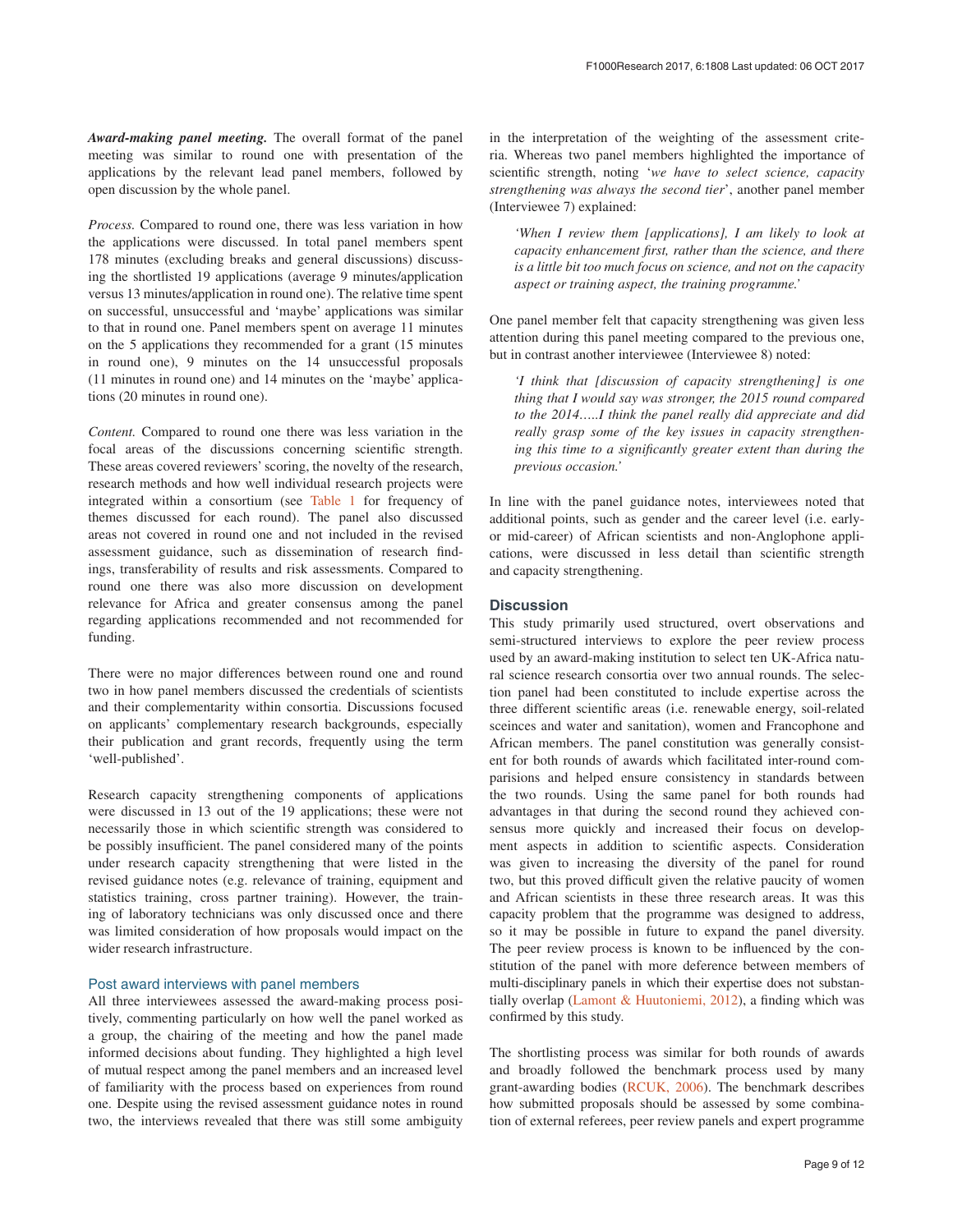managers and final reports should be provided for successful applications. For this UK-Africa award, the final assessment panel comprised only scientists. Each eligible application was scored by three panel members. Those with the highest scores that were considered to have met the assessment criteria were shortlisted. Each shortlisted application was reviewed by at least five external reviewers and their reviews were considered alongside the panel members' reviews in the final selection meeting. Scores for each application were pooled across panel members and then each application was discussed individually. There is evidence that pooling scores across a panel increases reliability compared to using scores produced by individuals reviewers ([Fogelholm](#page-11-0) *et al*., 2012; [Jayasinghe](#page-11-0) *et al*., 2006).

The study showed that panel members demonstrated a good understanding of the contents of the applications and took the relevance of applicants' credentials into consideration in their decision making. Panel members themselves were positive about the process, particularly the rigour, collaboration and diversity of expertise. Compared to their experience on other review panels, some members noted that the task for this panel was particularly challenging because of the need to cover three different natural science areas and many different countries. Compared to round one, in round two there was more discussion on development relevance for Africa, suggesting increased awareness of its importance in meeting the goals of the programme. There was also greater consensus among the panel regarding applications to be recommended or not recommended for an award. The relative time spent on different types of applications was consistent between the two rounds. The shortest time was spent on unsuccessful applications and the longest time on those initially classified as 'maybe'. This timing pattern has been observed elsewhere ([Ahlquist](#page-11-0) *et al*., 2013) and suggests that negotiations about funding decisions are most critical for applications that are close to the boundary.

In general, the panel based their assessments of the applications on the guidance notes. However, even for round two there were some inconsistencies in the written and oral information provided to the panel members concerning differential weighting between primary and secondary considerations. In response to findings from the evaluation of the first round of award selection, the clarity and specificity of assessment criteria guidelines were improved. The subjectivity and lack of consistency in the use of criteria by reviewers can adversely affect the reliability and validity of the assessment. Since this may result in mistrust among grant applicants about the review process it has been found that it is important to ensure transparency in the review process by, for example providing definitions for each assessment criterion ([Abdoul](#page-11-0) *et al*., 2012). A statistical model has been proposed to analyse peer review scores for grant applications which accounts for differences in reviewers scoring patterns, ratings from preliminary scores and group discussions and the final results. Initial findings from application of the model to a US peer review system suggested that it would have resulted in a 25% change in the funded proposals ([Johnson,](#page-11-0)  [2008\)](#page-11-0). It is also recognised that the cognitive and professional perspectives of reviewers influence their decisions, so peer review cannot be an objective process characterised by a consistent

application of a set of criteria ([Lamont & Huutoniemi, 2012](#page-11-0)). The need for consistent criteria seems to be of more concern to science disciplines than social science and humanities, perhaps because the latter disciplines are more conscious of the effect of intersubjectivity ([Lamont & Huutoniemi, 2012\)](#page-11-0).

Panel members were not given a specific format for presenting their summary reviews of applications. This resulted in significant variations in the sequencing and coverage of topics discussed for each application. Although scientific excellence and the applicants' credentials were always discussed, some assessment criteria were not used at all for some applications. This may have been appropriate since, if the main criteria of high quality science and suitable applicants were fulfilled, then other factors may not have warranted consideration. However, it did mean that for a few applications, secondary criteria such as research capacity strengthening, gender and career stage, were not discussed. If the awardmaking institution wants such factors to be taken into account for every application in an unbiased non-subjective way, then it may be necessary to introduce a scoring system, with clear definitions for each score, as part of the panel meeting process.

There were significant variations in the panel members' understanding of the term 'research capacity strengthening', which mirrors the current lack of clarity regarding the definition of this term in the literature ([Gadsby, 2011\)](#page-11-0). When the UK-Africa programme was first conceived, the capacity strengthening element focused on training for individuals. However since then the importance of the research environment in enabling researchers to utilise their training effectively has been increasingly recognised. This has resulted in a shift in research funders' focus towards strengthening institutions' research systems and infrastructure (Bates *et al*[., 2014; ESSENCE, 2014](#page-11-0)). To facilitate a common understanding of the concept of 'research capacity strengthening' the panel would have benefitted from clearer guidance about the definition as applied to this programme and more detailed assessment criteria. In evaluating complex applications that address the dual goals of high quality science and research capacity strengthening there is a tension between having enough assessment criteria to be able to evaluate contextual and collaborative variables without over-burdening the reviewers and making the assessment process too cumbersome. For panels that have to assess these dual goals there is also a balance to be struck between traditional scientific criteria and criteria related to, for example, research culture and infrastructure, that are important to achieve training and capacity building objectives ([Wooten](#page-11-0) *et al*., 2014).

# Study strengths and limitations

The overt observation method was chosen because it would yield a rich amount of data when exploring the award-making process, how panel members used the guidance notes and how the two rounds of award-making differed from each other. The presence of more than one researcher taking independent notes at each meeting and discussing findings among researchers immediately after the meeting promoted an unbiased interpretation of the data and enabled the researchers to document processes and interactions that the panel members themselves might consider self-evident or not worth-mentioning. However, overt observation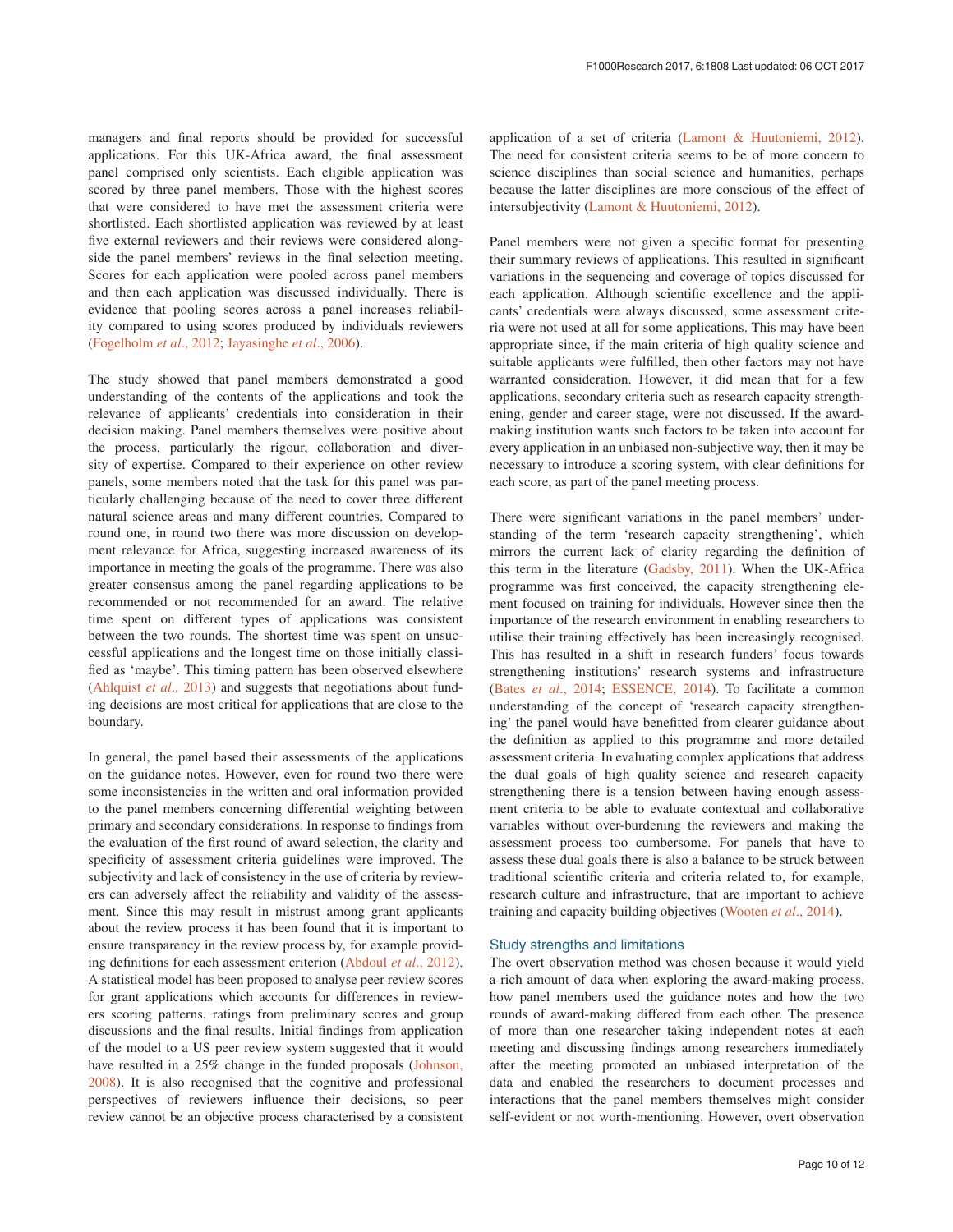does not allow exploration of the cause of observed phenomena and it is not possible to be confident that observations represent normal behaviours since subjects may act differently when they know they are being watched [\(McNaughton](#page-11-0) *et al*., 2013). To mitigate this possibility the observation data were compared with information from the semi-structured interviews with panel members. The interviews provided information about experiences of the panel members which could not be captured through observations. It is possible that interviewees might have given responses that did not truly reflect their feelings as they were aware that information might be shared (anonymously) with the award making institution. Therefore, before each interview the interviewees were reassured that their information would be treated confidentially and anonymously.

# Generalisable lessons learnt about evaluating complex multi-national research consortia applications

- 1. The constitution of the panel should be diverse enough to reflect the scientific topics, LMIC context, gender and language of the applications and should be maintained across different rounds of awards to ensure consistency.
- 2. The shortlisting and selection process, with involvement of external reviewers, pooled scores and discussions during the panel meeting, is in line with funders' benchmarks and can be applied to these complex consortia applications to provide a rigorous and equitable selection mechanism.
- 3. Assessment criteria need to be defined in terms of content and their weighting. The number of assessment criteria should be limited to those most revelvant to the programme's aims to enhance consistency during the discussions.
- 4. The guidelines should specify whether criteria such as gender and career stage must be considered in all cases, or whether they should only be used as 'tie breakers' and how much weight they should carry.
- 5. For programmes which have dual (but not exclusive) aims of generating high quality research and strengthening research capacity:
	- a. the relative weighting of each of the goals needs to be made explicit
	- b. assessment guidelines need to be clear about how to evaluate the research capacity strengthening component of applications and panel members need to all have the same understanding of what research capacity strengthening means in the context of the programme.

# **Conclusions**

This study provides an evaluation of the complex process of awarding grants to multi-national, multi-disciplinary science research consortia. It provides insights into how the award process

was designed and conducted and gauged how closely the process matched the overall aims of the programme which were to support both high quality science research and development of research capacity in the African institutions. Research consortia are one of the most popular ways of funding collaborative multi-national research because, compared to a single site study, they provide additional benefits such as greater generalisability of findings and a more comprehensive understanding of the issues. Multi-disciplinary consortia can also create synergies that make them more influential in catalysing changes in policies and programmes and they can help to address inequality of resources and research opportunities among partners. The diversity and complexity of multi-partner consortia presents challenges and potential risks, such as inequity between partners and lack of cohesion around common goals and expectations (Dean *et al*[., 2015](#page-11-0)), that need to be considered in the selection process. It is important for award-making institutions involved in these complex, consortia-based research models to put in place mechanisms for robust and systematic learning and to be flexible enough to incorporate changes into subsequent selection processes to make the award-making process more effective.

## **Data availability**

Dataset 1: Notes of observations from round 1 and round 2 panel meetings DOI: [10.5256/f1000research.12496.d178727](http://dx.doi.org/10.5256/f1000research.12496.d178727) ([Gregorius](#page-11-0) *et al*., 2017)

Transcriptions of interviews with panel members are available from the corresponding author on request. They have not been made available as a dataset because they cannot be de-identified without compromising anonymity and the ethical approval conditions for the project stated that only the research team would have access to the data.

## Competing interests

No competing interests were disclosed.

### Grant information

This work was funded through the Royal Society by the Department for International Development, UK (grant number 203041-101). The views expressed in this publication are those of the authors and not necessarily those of the Royal Society or the Department for International Development.

*The funders had no role in study design, data collection and analysis, decision to publish, or preparation of the manuscript.*

## Acknowledgements

We are very grateful to Dr Helen Smith of the Liverpool School of Tropical Medicine for her valuable contributions to the early stages of this study.